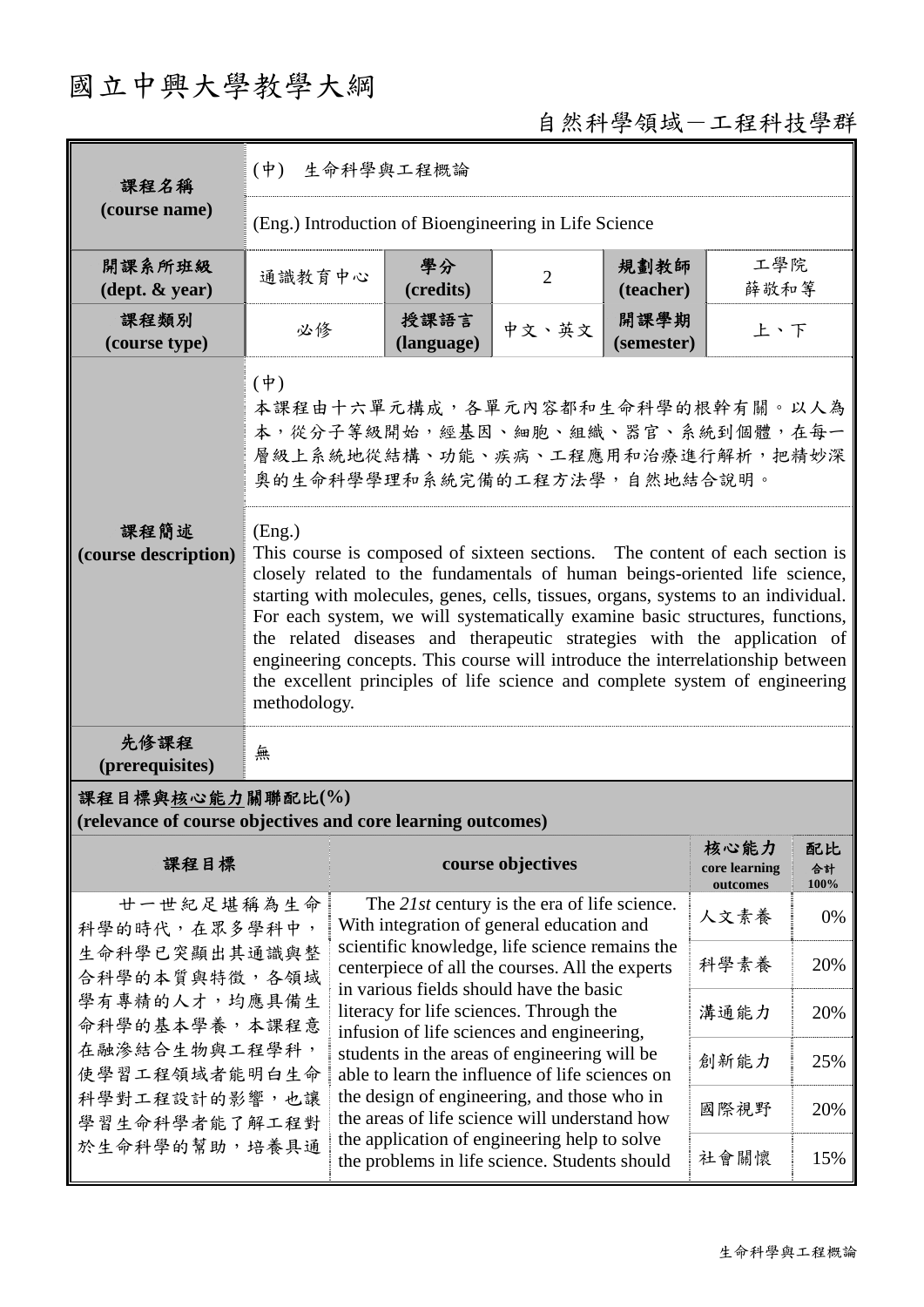| 識和跨領域基礎的人才。此<br>外,本課程也期許對於理學、<br>醫農、人文社會等等人才之培<br>育,提供生命科學與工程學的<br>知識架構,作為這些學有專精<br>者在廿一世紀的生命科學時代<br>中,發揮能力與解決問題的底<br>蘊。<br>本課程也期待激勵工、<br>理、生科、醫農、人文社會等<br>科系學生的創新和思考能力,<br>從而刺激新觀念和新技術形成<br>的機會。                                                                                                                                                                                       | capabilities and solve problems.<br>be generated. | possess interdisciplinary knowledge of<br>general education and other fields upon<br>finishing the course. In addition, students<br>from the science, medicine, agriculture,<br>humanities and social schools will obtain the<br>knowledge of life science and engineering.<br>This course will help experts in the $21st$<br>century, the era of life science to justify their<br>The capability of creative thinking of<br>students from the departments of engineering,<br>science, life science, medicine, agriculture,<br>literature, humanities and social science will<br>be inspired upon finishing the course, in<br>which novel ideas and new technologies will |  |  |  |  |  |
|-----------------------------------------------------------------------------------------------------------------------------------------------------------------------------------------------------------------------------------------------------------------------------------------------------------------------------------------------------------------------------------------|---------------------------------------------------|---------------------------------------------------------------------------------------------------------------------------------------------------------------------------------------------------------------------------------------------------------------------------------------------------------------------------------------------------------------------------------------------------------------------------------------------------------------------------------------------------------------------------------------------------------------------------------------------------------------------------------------------------------------------------|--|--|--|--|--|
| 課程目標之教學方法與評量方法<br>(teaching and assessment methods for course objectives)                                                                                                                                                                                                                                                                                                               |                                                   |                                                                                                                                                                                                                                                                                                                                                                                                                                                                                                                                                                                                                                                                           |  |  |  |  |  |
| 教學方法 (teaching methods)                                                                                                                                                                                                                                                                                                                                                                 |                                                   | 學習評量方式 (evaluation)                                                                                                                                                                                                                                                                                                                                                                                                                                                                                                                                                                                                                                                       |  |  |  |  |  |
| 講授、討論、專題探討、實驗/參訪<br>遠距/網路教學                                                                                                                                                                                                                                                                                                                                                             |                                                   | 出席率與課堂表現:10%,<br>期中考試:40%,期末考試:50%                                                                                                                                                                                                                                                                                                                                                                                                                                                                                                                                                                                                                                        |  |  |  |  |  |
| 授課內容(單元名稱與內容、習作 / 考試進度、備註)<br>(course content and homework / tests schedule)                                                                                                                                                                                                                                                                                                            |                                                   |                                                                                                                                                                                                                                                                                                                                                                                                                                                                                                                                                                                                                                                                           |  |  |  |  |  |
| 生命科學與工程的邂逅及發展<br>1.<br>2.<br>生命的化學组成、遺傳密碼與其工程應用<br>3.<br>生物感測與生物晶片科技<br>生命的細胞、組織、器官及個體與其工程應用<br>4.<br>5.<br>組織工程及再生醫學<br>心肺系統與其工程應用<br>6.<br>7.<br>生物醫學材料<br>消排系統與其工程應用<br>8.<br>9.<br>期中考試<br>10.<br>免疫與防禦系統與其工程應用<br>11.<br>疾病與治療及藥物傳輸系統<br>12.<br>腦與神經系統與其工程應用<br>13.<br>感覺及運動系統與其工程應用<br>生殖、發育與老化與其工程應用<br>14.<br>15.<br>生醫光電與影像科技<br>奈米生物科技<br>16.<br>17. 生醫系統及生物資訊<br>18.<br>期末考試 |                                                   |                                                                                                                                                                                                                                                                                                                                                                                                                                                                                                                                                                                                                                                                           |  |  |  |  |  |